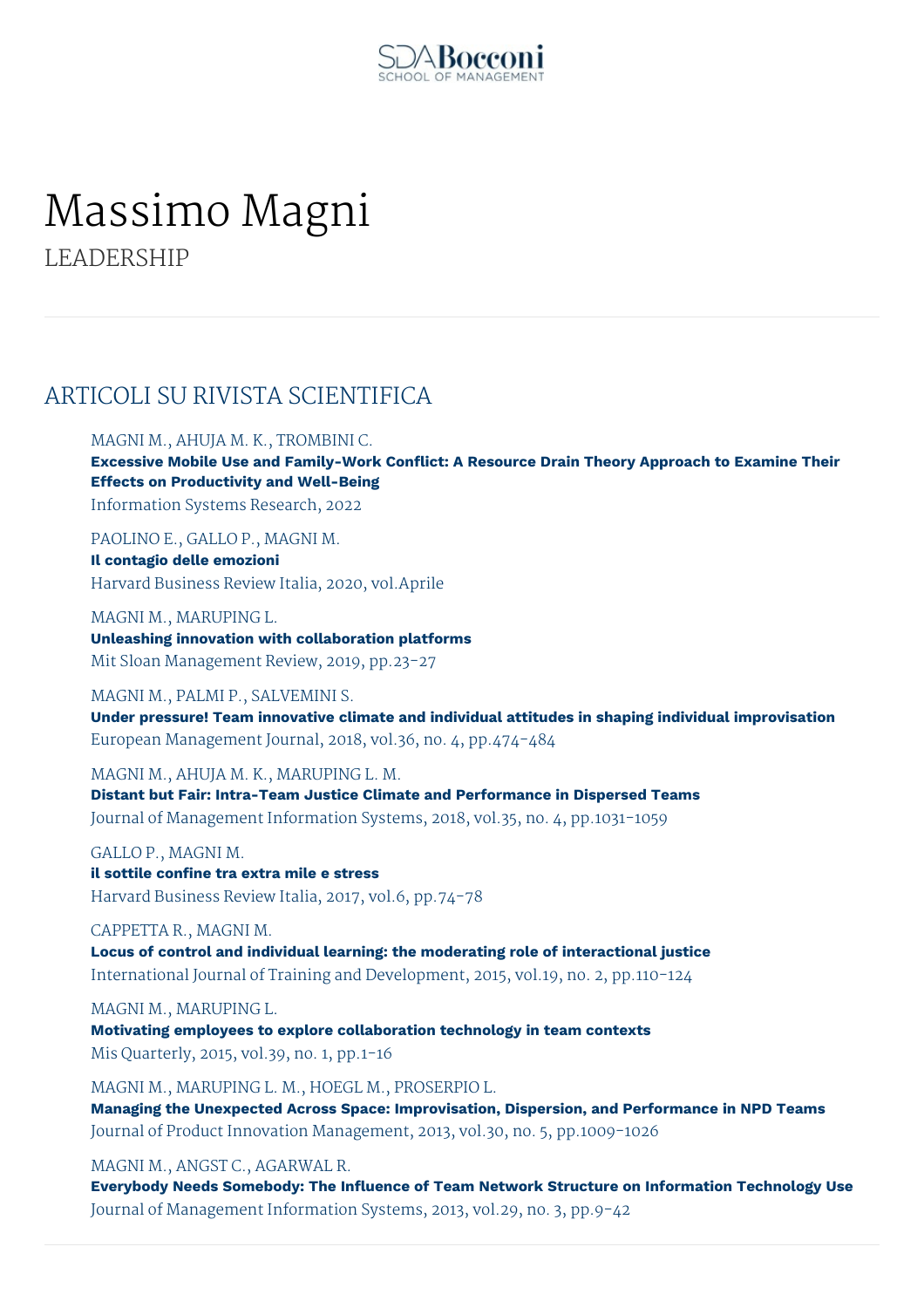# MONOGRAFIE O TRATTATI SCIENTIFICI

## CAPORARELLO L., MAGNI M.

**Team Management - III Ed. Creare e Gestire Team Flessibili e Resilienti** Egea, Milano, Italia, 2022

CAPORARELLO L., MAGNI M. **La forza della squadra** Egea, Milano, Italia, 2018

CAPORARELLO L., MAGNI M.

**Team management -II Ed. Come gestire e migliorare il lavoro di squadra** Egea, Milano, Italia, 2015

# CONTRIBUTI IN VOLUME, CAPITOLI O SAGGI SCIENTIFICI

#### CAPORARELLO L., MAGNI M., PENNAROLA F.

**All That Glitters Is Not Gold: Alleged Innovations In Human Computer Interaction** in *IS, Management, Organization and Control: Smart Practices and Effects* Daniela Baglieri, Concetta Metallo, Cecilia Rossignoli, Mario Pezzillo Iacono (a cura di), Springer, pp.179- 190, 2014

#### CAPORARELLO L., MAGNI M., PENNAROLA F.

**Improving information exchange effectiveness through data compression techniques** in *IS, Management, Organization and Control: Smart Practices and Effects* Daniela Baglieri, Concetta Metallo, Cecilia Rossignoli, Mario Pezzillo Iacono (a cura di), Springer, pp.229- 243, 2014

#### CAPORARELLO L., MAGNI M.

**La negoziazione in azienda** in *Operare in situazioni complesse – la negoziazione nei contesti critici* Ciro Guida, Massimo Picozzi (a cura di), Egea, pp.223-234, 2014

# CASI PUBBLICATI IN COLLANE INTERNAZIONALI

MANZONI B., CAPORARELLO L., MAGNI M., PAOLINO E. **The Business Relationship Manager in UBIS: An Integration Role?** 2015, The Case Centre, Gran Bretagna

# NOTE DI RICERCA O BREVI ARTICOLI SU RIVISTA

BAGDADLI S., CAPORARELLO L., CUOMO S., MAGNI M., MANZONI B., ONDOLI C., RAFFAGLIO M. **Il group coaching: quando il metodo favorisce la creatività** 2022, Harvard Business Review Italia, Italia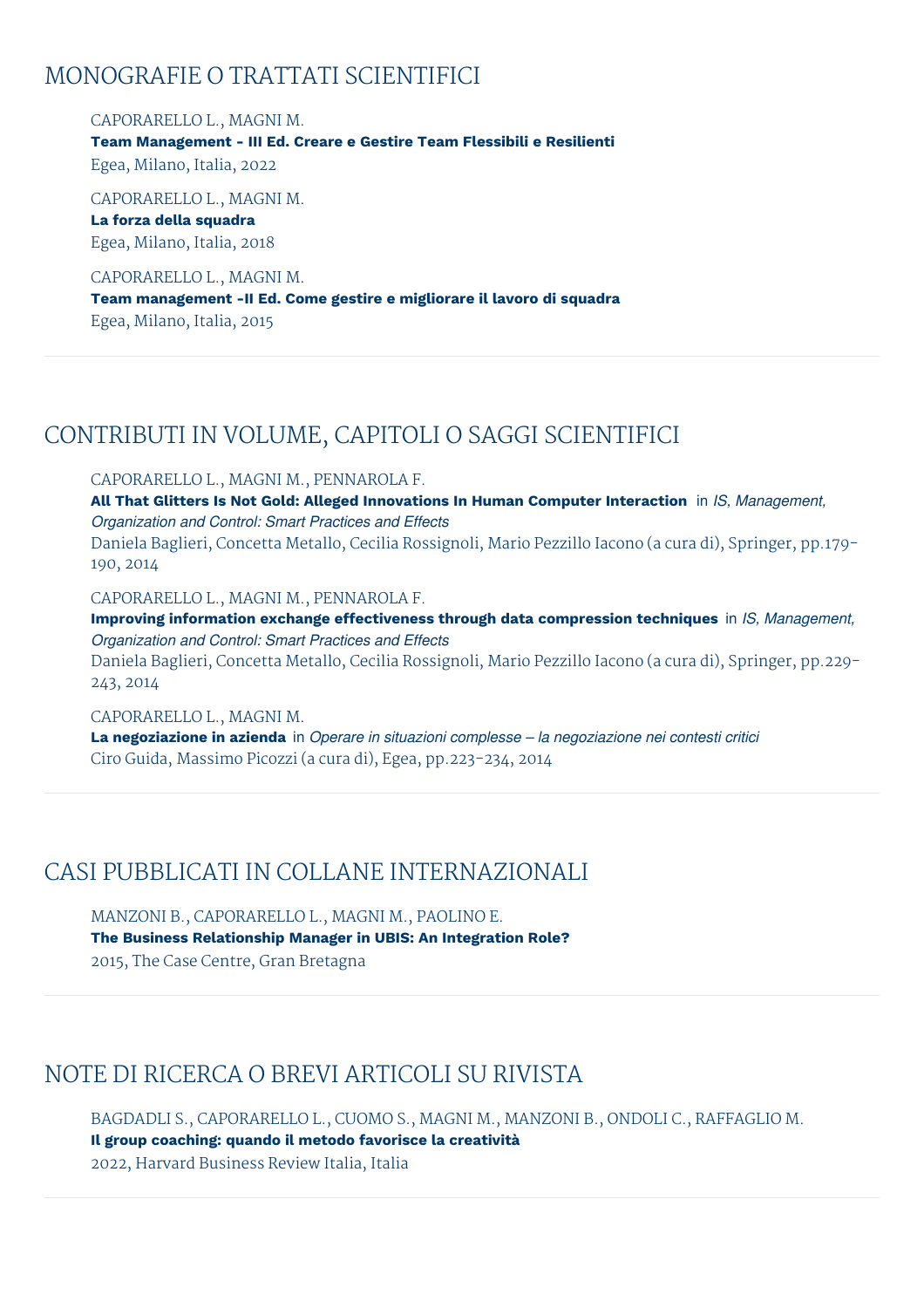# PROCEEDINGS/PRESENTATIONS

## SUNDRUP R. Z., AHUJA M. K., MAGNI M.

**Mitigation of Work-Family Frustration in Dual-Earner Couples during COVID-19** *81st Annual Meeting of the Academy of Management (AOM 2021), 30 July-3 Augus,t 2021, (online)*

#### CAPORARELLO L., MAGNI M., PENNAROLA F.

**Let's learn together: team integration climate, individual states and learning using computer-based simulations**

13th Conference of the Italian Chapter of AIS (Association for Information Systems) - October 7-8 2016, Verona, Italia

#### CAPPETTA R., MAGNI M.

**Employee self-service technology and performance: the role of learning transfer and involvement** *International Conference on Information Systems (ICIS) - December 13-15, 2015, Fort Worth, Texas, Stati Uniti d'America*

#### CAPORARELLO L., MAGNI M., PENNAROLA F.

**Does Culture Make The Difference? Technology Acceptance And Diffusion In India** *Mediterranean Conference on Information Systems - September 3-5, 2014, Verona, Italia*

ABRAMO F., BUSACCA B., DI BATTISTA M., LIBENZI R., MAGNI M., PANZERA E., RAFFAGLIO M., ROMANO R.

#### **Ri-Energizzare le Organizzazioni: il ruolo dell'HR leader**

*Convegno: "Ri-energizzare le organizzazioni: il ruolo dell'HR leader" - 27 Febbraio, 2014, Milano, Italia*

#### MARUPING L., MAGNI M.

**Task Characteristics, Team Processes and Individual Use of Collaboration Technology: Test of a Cross-Level Mediation Model**

*47th Hawaii International Conference on System Sciences (HICSS) - 6-9 January, 2014, Waikoloa, HI, Stati Uniti d'America*

## CAPORARELLO L., MAGNI M., PENNAROLA F.

**All That Glitters Is Not Gold: Alleged Innovations In Human Computer Interaction** 10th Conference of the Italian Chapter of AIS (Association for Information Systems) - 14 December 2013, Milano, Italia

## CAPORARELLO L., MAGNI M., PENNAROLA F.

**Improving information exchange effectiveness through data compression techniques** 10th Conference of the Italian Chapter of AIS (Association for Information Systems) - 14 December 2013, Milano, Italia

## MAGNI M., AHUJA M., MARUPING L.

**Alleviating the Perils of Dispersion: A Study of Procedural Justice Climate and Team Innovation** 72nd Annual Meeting of the Academy of Management - The Informal Economy - 3-7 August 2012, Boston, Stati Uniti *d'America*

MAGNI M., CAPPETTA R., PROSERPIO L.

**Too much fun: how cognitive absorption and team learning behavior affect individual learning** *Academy of Management Meeting - August 12-16, 2011, San Antonio, Texas, Stati Uniti d'America*

MAGNI M., MARUPING L., CAPORARELLO L., BASAGLIA S.

**Innovating with technology in team contexts: a trait activation theory perspective** *ICIS - International Conference on Information Systems, 2011, Shanghai, Cina*

## CAPORARELLO L., MAGNI M., BASAGLIA S., SETHIA P.

**Behavioral integration and team creativity: the role of team absorptive capacity and technology usage** *WOA - Workshop Organizzazione Aziendale -16-18 giugno, 2010, Bologna, Italia*

## MAGNI M., CAPORARELLO L., BASAGLIA S., MARUPING L.

**The effect of team climate and individual attributes on individual intention to explore a technology** *WOA - Workshop Organizzazione Aziendale - 16-18 giugno, 2010, Bologna, Italia*